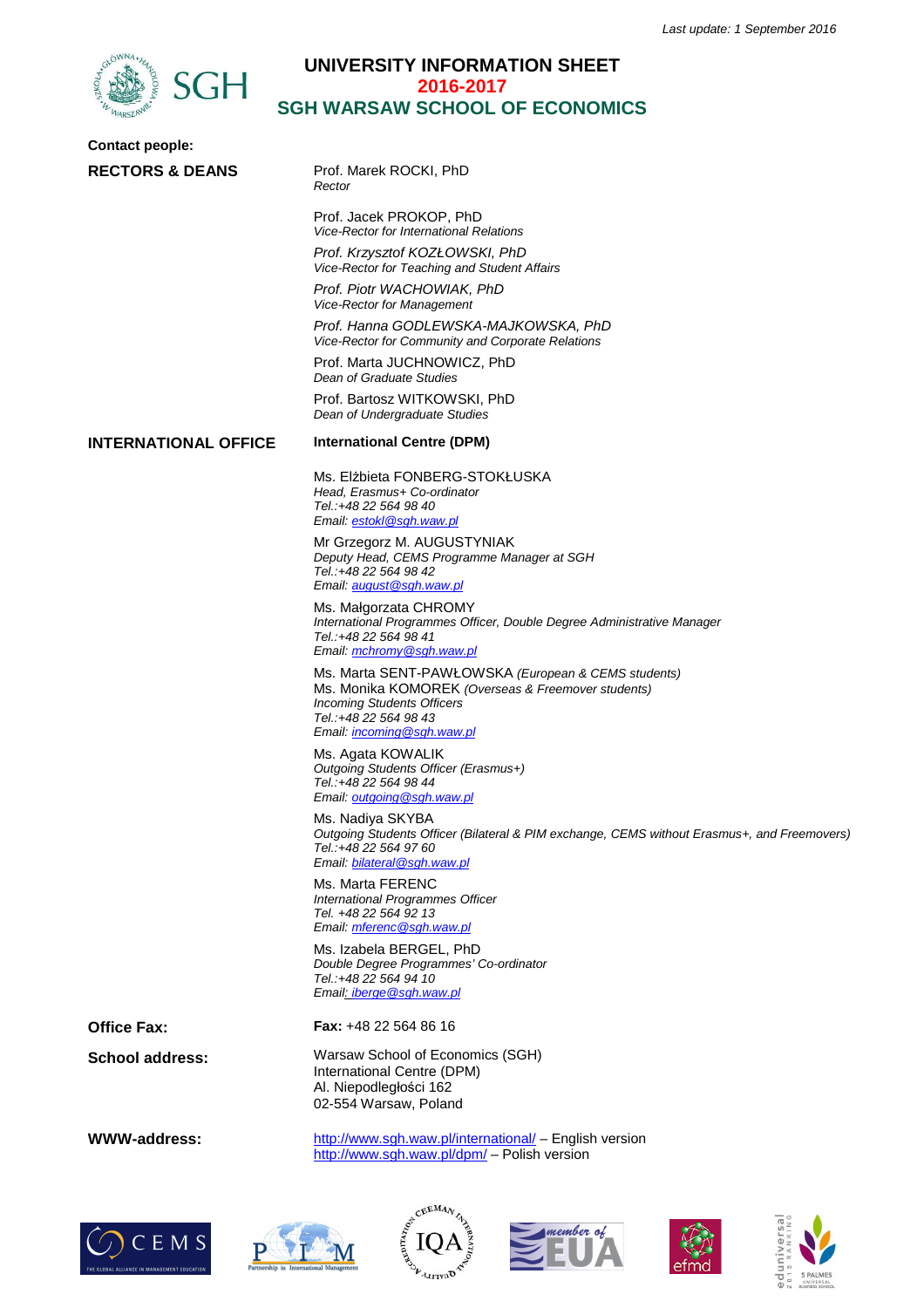| <b>Deadlines:</b>                                                                      | Nomination on-line period for non-degree students:<br>Fall Semester/Academic Year:<br><b>Spring Semester:</b>                                                                                                                                                                                                                                                                                                                                                                                                                                                                                                                                                                                                                                                             | <b>13 February</b><br><b>13 August</b> |  | 10 April, 2017*<br><b>10 October 2016</b> |
|----------------------------------------------------------------------------------------|---------------------------------------------------------------------------------------------------------------------------------------------------------------------------------------------------------------------------------------------------------------------------------------------------------------------------------------------------------------------------------------------------------------------------------------------------------------------------------------------------------------------------------------------------------------------------------------------------------------------------------------------------------------------------------------------------------------------------------------------------------------------------|----------------------------------------|--|-------------------------------------------|
|                                                                                        | Students' Application period (nominated students & freemovers):<br>Fall Semester/Academic Year:<br><b>Spring Semester:</b>                                                                                                                                                                                                                                                                                                                                                                                                                                                                                                                                                                                                                                                | <b>13 February</b><br><b>13 August</b> |  | 19 April, 2017*<br><b>19 October 2016</b> |
|                                                                                        | *)2017/2018                                                                                                                                                                                                                                                                                                                                                                                                                                                                                                                                                                                                                                                                                                                                                               |                                        |  |                                           |
| <b>Required Documents:</b>                                                             | Application on-line system is available at:<br>https://serwis.sgh.waw.pl/crpm-recruitment/ following the on-line nomination process<br>completed by host school coordinators.<br>Free-movers may register directly at our system.                                                                                                                                                                                                                                                                                                                                                                                                                                                                                                                                         |                                        |  |                                           |
| <b>Deadlines and documents</b><br>for degree students:                                 | All information is provided by SGH Admission & Promotion Office:<br>http://oferta.sgh.waw.pl/en/                                                                                                                                                                                                                                                                                                                                                                                                                                                                                                                                                                                                                                                                          |                                        |  |                                           |
| Study program:                                                                         | SGH has non-faculty structure (subject to change into three schools structure),<br>offering programmes at all three levels: undergraduate (Bachelor's) - 180 ECTS,<br>graduate (Master's) - 120 ECTS and doctoral (PhD) - 3-4 years                                                                                                                                                                                                                                                                                                                                                                                                                                                                                                                                       |                                        |  |                                           |
|                                                                                        | The offer for exchange students include subjects at undergraduate and graduate<br>level from SGH existing majors including: Advanced Analytics-Big Data; Economics;<br>Finance & Accounting; Global Business, Finance and Governance; Spatial Economic<br>Policy; Quantitative Methods in Economics and Information Systems; Management;<br>International Economics; International Business, Public Economy and Administration,<br>International Tourism, Hotel Industry and Leisure Services. Exchange students may<br>also take selected courses offered within CEMS Master in International Management<br>Courses, courses in German of the German-Polish Academic Forum. Those students<br>who speak Polish may attend all courses offered at SGH at the given level. |                                        |  |                                           |
|                                                                                        | Students may only take courses from the level they are registered at. The exception<br>may be offered only to those students who submit a request from their home<br>university indicating that the course from the other level is necessary to validate a<br>semester abroad in their home school.                                                                                                                                                                                                                                                                                                                                                                                                                                                                       |                                        |  |                                           |
| Courses:                                                                               | http://administracja.sgh.waw.pl/en/dpm/international_exchange/incoming_students/ex<br>change/Pages/Courses at SGH.aspx                                                                                                                                                                                                                                                                                                                                                                                                                                                                                                                                                                                                                                                    |                                        |  |                                           |
|                                                                                        | The ECTS Guide and International Student Handbook including all relevant info<br>concerning credits, grading, system of studies etc. is available for download at:<br>http://administracja.sgh.waw.pl/en/dpm/international_exchange/incoming_students/inf<br>ormations/                                                                                                                                                                                                                                                                                                                                                                                                                                                                                                   |                                        |  |                                           |
| Collegia:<br>(research units headed by deans and<br>composed of chairs and institutes) | Economic Analysis, Socio-Economics, Management and Finance, Business<br>Administration, World Economy                                                                                                                                                                                                                                                                                                                                                                                                                                                                                                                                                                                                                                                                     |                                        |  |                                           |
| <b>Language of Instruction:</b>                                                        | Majority of courses is offered in Polish, but students may complete a full semester or<br>academic year in English, since SGH offers full-time BA and MA programmes in<br>English in selected majors and PhD programme in Management and Economics in<br>English.                                                                                                                                                                                                                                                                                                                                                                                                                                                                                                         |                                        |  |                                           |
| Language requirement:                                                                  | The partner school must ensure the candidate has appropriate proficiency in English<br>(or Polish) at least at the level of B2 in the CEFR scale. It means that we require as<br>minimum: CAE (C), TOEFL iBT 79, IELTS 6.0, LCCI Level 3 (Pass), TOEIC - 750 or<br>the confirmation from partner school that the student is demonstrating equivalent<br>proficiency.                                                                                                                                                                                                                                                                                                                                                                                                      |                                        |  |                                           |
| Language courses:                                                                      | All exchange students may attend classes of Polish for beginners. Upon request (and<br>with permission of SGH Centre for Foreign Languages) students may join our<br>language tutorials (German, English, French, Russian, Italian, Spanish, and Italian).<br>For more advanced we may offer: intermediate Polish and Advanced Polish<br>(Business Polish).                                                                                                                                                                                                                                                                                                                                                                                                               |                                        |  |                                           |
| Academic/Experience<br><b>Requirements:</b>                                            | Selected courses may require prerequisites indicated in the course outlines.                                                                                                                                                                                                                                                                                                                                                                                                                                                                                                                                                                                                                                                                                              |                                        |  |                                           |
| <b>Full-time Workload:</b>                                                             | To validate a semester an exchange student should pass 30 ECTS credits, but the                                                                                                                                                                                                                                                                                                                                                                                                                                                                                                                                                                                                                                                                                           |                                        |  |                                           |











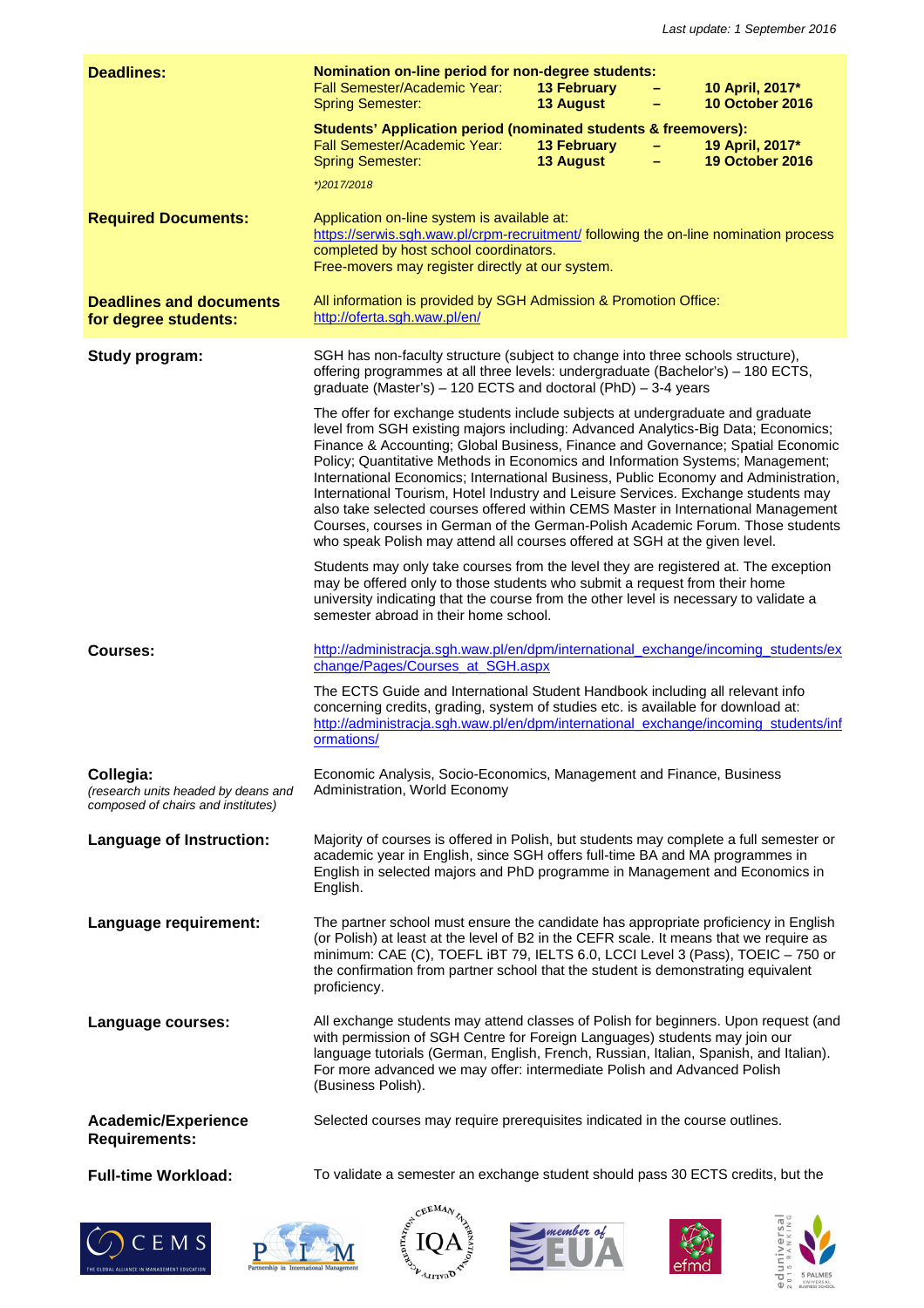|                               | workload depends on home school requirements. One full course (30 contact hours)<br>equals to 3 ECTS credits. Free-movers must take at least 21 ECTS in courses.                                                                                                                                                                                      |                                                                                                               |  |  |
|-------------------------------|-------------------------------------------------------------------------------------------------------------------------------------------------------------------------------------------------------------------------------------------------------------------------------------------------------------------------------------------------------|---------------------------------------------------------------------------------------------------------------|--|--|
| <b>Learning Expectations:</b> | Format of courses vary. Mostly these are combination of lecture, and tutorials with<br>case analysis. Participation and attendance is evaluated on professor's perception.<br>Maximum number of students admitted to a course is between 30 and 40 and there is<br>higher limit for lectures and core major courses.                                  |                                                                                                               |  |  |
| Grading:                      | The grades are from 2.0 (Fail) till 5.0 (Very Good). 3.0 is a minimum Pass. 4.0 is a<br>good, average grade. The transcripts are issued after the semester and contain<br>information about the grading system (ECTS Grading Table). Next, transcripts are<br>sent to the partner schools. Grading scale is available in the bottom of this document. |                                                                                                               |  |  |
| Exams:                        | Exams are usually held at the end of the course or during exam session periods.<br>Most exams are written; several courses include group projects and individual essays<br>instead of formal written exams.                                                                                                                                           |                                                                                                               |  |  |
|                               | Term dates for the academic year 2016/2017:                                                                                                                                                                                                                                                                                                           |                                                                                                               |  |  |
| Calendar                      | SGH works within the semester system. The current academic calendar is available<br>at:<br>http://administracja.sgh.waw.pl/en/dpm/international_exchange/incoming_students/ex                                                                                                                                                                         |                                                                                                               |  |  |
|                               | change/Documents/Academic%20Calendar%202016-2017.pdf                                                                                                                                                                                                                                                                                                  |                                                                                                               |  |  |
| <b>Fall 2016:</b>             | 18 - 19 September 2016                                                                                                                                                                                                                                                                                                                                | Expected arrival date for Erasmus+ with                                                                       |  |  |
|                               | 20 - 27 September 2016                                                                                                                                                                                                                                                                                                                                | Partner Countries participants (KA107)<br>Introductory days for Erasmus+ with                                 |  |  |
|                               | 24-25 September 2016                                                                                                                                                                                                                                                                                                                                  | Partner Countries participants (KA107)<br>Expected arrival date for other exchange<br>students and freemovers |  |  |
|                               | 28 - 30 September 2016                                                                                                                                                                                                                                                                                                                                | <b>Orientation Week</b>                                                                                       |  |  |
|                               | 3 October 2015 - 22 January 2017                                                                                                                                                                                                                                                                                                                      | Classes                                                                                                       |  |  |
|                               | 4 October at 11.40 hours<br>31 October - 1 November 2016                                                                                                                                                                                                                                                                                              | Academic Year Inauguration Ceremony                                                                           |  |  |
|                               | 11 November 2016                                                                                                                                                                                                                                                                                                                                      | All Saints Day (holidays)<br>Independence Day (National Holiday)                                              |  |  |
|                               | 23 December 2016 - 1 January 2017                                                                                                                                                                                                                                                                                                                     | Christmas/New Year Break                                                                                      |  |  |
|                               | 6 January 2017                                                                                                                                                                                                                                                                                                                                        | Epiphany (holiday)                                                                                            |  |  |
|                               | 24 January - 5 February 2017                                                                                                                                                                                                                                                                                                                          | Exam period I                                                                                                 |  |  |
|                               | 6 - 10 February 2017                                                                                                                                                                                                                                                                                                                                  | <b>Winter Break</b>                                                                                           |  |  |
|                               | 11 - 17 February 2017                                                                                                                                                                                                                                                                                                                                 | Exam Period II (Resits)                                                                                       |  |  |
| <b>Spring 2017:</b>           | 12 - 13 February 2017                                                                                                                                                                                                                                                                                                                                 | Expected arrival date                                                                                         |  |  |
|                               | 15 - 17 February 2017                                                                                                                                                                                                                                                                                                                                 | <b>Orientation Week</b>                                                                                       |  |  |
|                               | 20 February - 11 June 2017                                                                                                                                                                                                                                                                                                                            | Classes                                                                                                       |  |  |
|                               | 13 - 18 April 2017                                                                                                                                                                                                                                                                                                                                    | Easter Holidays                                                                                               |  |  |
|                               | 26 April 2017                                                                                                                                                                                                                                                                                                                                         | SGH Day                                                                                                       |  |  |
|                               | $1 - 3$ May 2017<br>15 June 2017                                                                                                                                                                                                                                                                                                                      | Labour / Constitution Day Holidays<br>Corpus Christi (holiday)                                                |  |  |
|                               | 12 - 25 June 2017                                                                                                                                                                                                                                                                                                                                     | Exam period                                                                                                   |  |  |
|                               | 26 June - 22 September 2017                                                                                                                                                                                                                                                                                                                           | <b>Summer Holidays</b>                                                                                        |  |  |
|                               | 23 - 29 September 2017                                                                                                                                                                                                                                                                                                                                | Exam Period II (Resits)                                                                                       |  |  |
|                               |                                                                                                                                                                                                                                                                                                                                                       |                                                                                                               |  |  |
| Summer programs or short-     | Information on SGH Summer Schools (Summer University Warsaw and German<br>Summer School) you will find at:                                                                                                                                                                                                                                            |                                                                                                               |  |  |
| term programs                 | http://administracja.sgh.waw.pl/en/dpm/international exchange/incoming students/su<br>mmer_schools/                                                                                                                                                                                                                                                   |                                                                                                               |  |  |
|                               | Upon agreement: internships and study tours can be offered.                                                                                                                                                                                                                                                                                           |                                                                                                               |  |  |
| <b>Living Expenses:</b>       | Housing on-campus: PL 2040/semester/person (double);                                                                                                                                                                                                                                                                                                  |                                                                                                               |  |  |
|                               | Damage deposit: PLN 400/person                                                                                                                                                                                                                                                                                                                        |                                                                                                               |  |  |
|                               | Housing off-campus: PLN 800 - 1600/month/appartment excl. utilities                                                                                                                                                                                                                                                                                   |                                                                                                               |  |  |
|                               | Local transportation (personalised student pass) - 55.00 PLN/month,<br>140 PLN/3 months; more info at: http://www.ztm.waw.pl/<br>Food - approx. 500 PLN/month<br>Entertainment - about 200 PLN/month                                                                                                                                                  |                                                                                                               |  |  |
|                               |                                                                                                                                                                                                                                                                                                                                                       |                                                                                                               |  |  |
|                               |                                                                                                                                                                                                                                                                                                                                                       |                                                                                                               |  |  |
|                               | Rate of exchange (September 2016): EUR - 4.34 PLN; USD - 3.89 PLN                                                                                                                                                                                                                                                                                     |                                                                                                               |  |  |











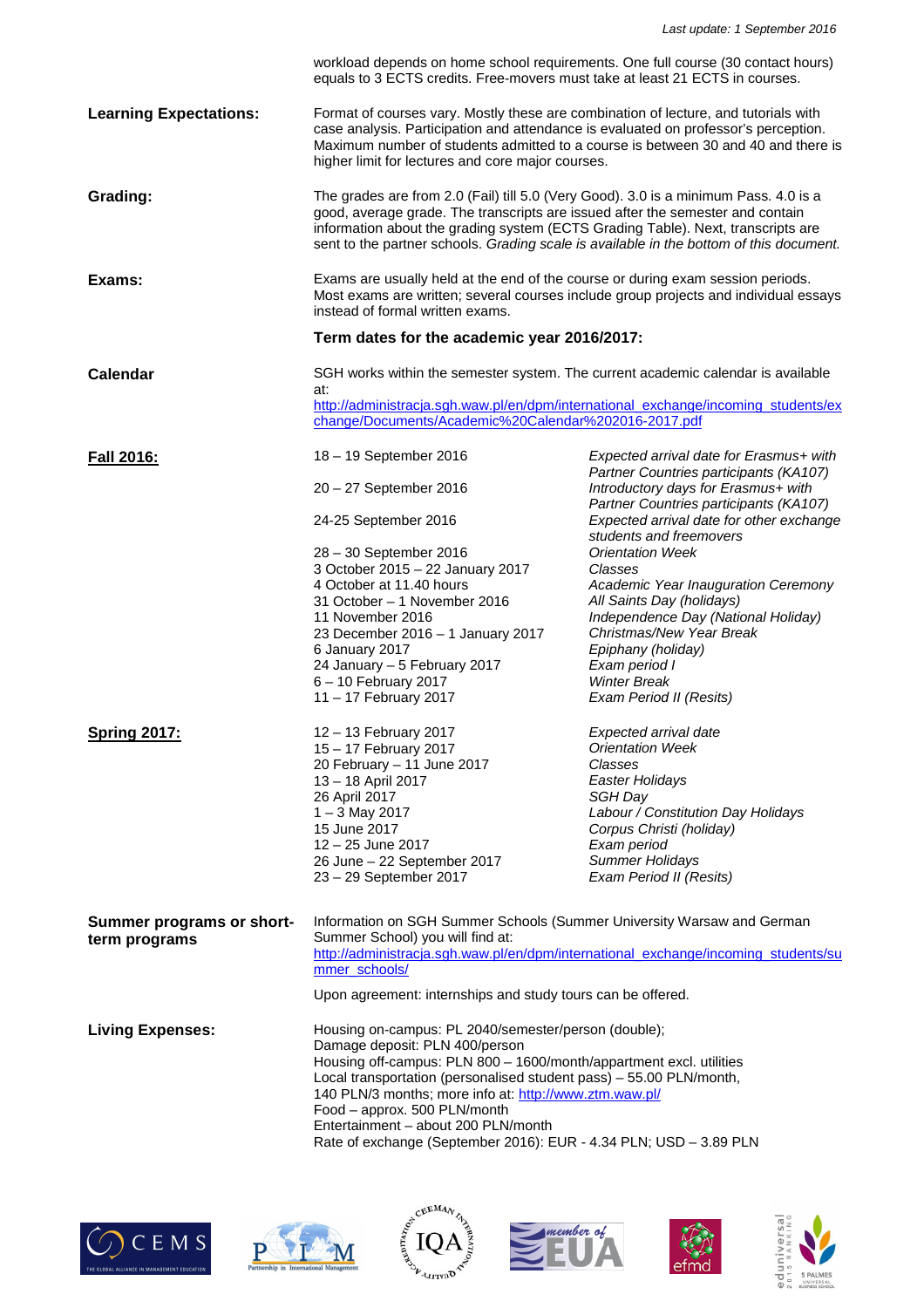| <b>Academic Expenses:</b>                | Obligatory fee for student ID: 17 PLN (25.50 PLN for a duplicate)<br>Tuition fees: Exchange students do not pay any tuition fees.<br>Free-mover students from EU/EEA pay 200 PLN per 1 ECTS credit (courses taught<br>in Polish) and 250 PLN per 1 ECTS (courses taught in foreign languages), students<br>outside EU/EEA pay 65 € per 1 ECTS credit (courses taught in Polish) and 80 € per 1<br>ECTS (courses taught in foreign languages). Free-mover students are requested to<br>apply for a minimum of 21 ECTS credits.<br>Course materials currently are prepared free of charge or at the cost of photocopying.<br>Some books can be purchased at discounted prices (ca. 200 PLN/course). |
|------------------------------------------|---------------------------------------------------------------------------------------------------------------------------------------------------------------------------------------------------------------------------------------------------------------------------------------------------------------------------------------------------------------------------------------------------------------------------------------------------------------------------------------------------------------------------------------------------------------------------------------------------------------------------------------------------------------------------------------------------|
| <b>Other Expenses:</b>                   | Student fees for courses and Polish language course - none for exchange students,<br>free-movers pay standard fee for full-time course. Some courses may require<br>purchase of textbooks (special discounts form publishers apply) and small fees for<br>course package.                                                                                                                                                                                                                                                                                                                                                                                                                         |
| <b>Health insurance:</b>                 | All exchange and freemover students are required to have health insurance from<br>their home country covering medical expenses for the full period of stay (EU citizens<br>should possess European Health Insurance Card), as well as an accident and<br>personal liability insurance. Optionally, non-EU citizens may pay for health insurance<br>to the Polish National Health Fund at the monthly rate of 46.80 PLN that covers all<br>basic health services, including basic dental services. More information to be found<br>at:<br>http://administracja.sgh.waw.pl/en/dpm/international_exchange/incoming_students/ex<br>change/Pages/Health_Insurance.aspx                                 |
| Visa / Letter of acceptance:             | Students outside EU should apply for student visa prior the arrival, especially if they<br>plan to take an internship. Getting the internship may require obtaining the work<br>permit. We strongly advise you to contact local Polish embassy/consulate to learn<br>more about application procedure relevant to your status. In some cases and places,<br>issuing visa may take more time, so it is better to start this formality well in advance.                                                                                                                                                                                                                                             |
|                                          | We are issuing a letter of acceptance to all students upon request, so if you need<br>such a document, please contact our office immediately to obtain it.                                                                                                                                                                                                                                                                                                                                                                                                                                                                                                                                        |
| <b>Facilities:</b>                       | SGH offers the exchange students the access to SGH library (Central Economic<br>Library in Poland) with reading hall, periodicals library and media services (Pro-Quest<br>data base etc.).                                                                                                                                                                                                                                                                                                                                                                                                                                                                                                       |
|                                          | <b>Computer labs</b> are located in various places of the school, but students may use<br>their own notebooks by plugging-in in designated areas or using the WiFi network<br>available in the Main Building.                                                                                                                                                                                                                                                                                                                                                                                                                                                                                     |
|                                          | Students may also join selected Physical Education classes, use the Sauna and<br>swimming pool.                                                                                                                                                                                                                                                                                                                                                                                                                                                                                                                                                                                                   |
|                                          | SGH facilities also include banking services (account opening, ATM's), several<br>student clubs with food & snacks, photocopying services. Grocery shops and<br>other facilities are located close to SGH buildings.                                                                                                                                                                                                                                                                                                                                                                                                                                                                              |
| <b>Student Services:</b>                 | Each student has assigned a "buddy" - SGH student who assists exchange students<br>especially during the first weeks of stay at SGH. CEMS Club and Erasmus Student<br>Network are also organizing trips to Polish cities and neighbourhood countries,<br>international dinners, celebration of typical Polish holidays etc. Other activities may<br>include skiing trips, sailing & canoeing camps. SGH also has active student<br>organisations that are willing to involve exchange students (AIESEC, student unions,<br>sports academic clubs etc.)                                                                                                                                            |
| <b>Orientation</b>                       | Orientation takes place in a week before the beginning of classes. The orientation is<br>not obligatory but strongly recommended and includes cross-cultural training. Exact<br>dates are given in the calendar part.                                                                                                                                                                                                                                                                                                                                                                                                                                                                             |
| Internships:                             | Internships are not obligatory at SGH (except CEMS students) but Centre assists<br>students in finding the internship on request.                                                                                                                                                                                                                                                                                                                                                                                                                                                                                                                                                                 |
| <b>Career services</b>                   | SGH Career and Fundraising Centre and CEMS Corporate Relations Coordinator<br>assist students in finding internships, business projects or assists in finding job.                                                                                                                                                                                                                                                                                                                                                                                                                                                                                                                                |
| <b>Exchange Coordinator</b><br>Services: | The Centre is fully responsible for the overall exchange at SGH, except course<br>scheduling, registration and transcripts that are issued by the relevant dean's office.                                                                                                                                                                                                                                                                                                                                                                                                                                                                                                                         |